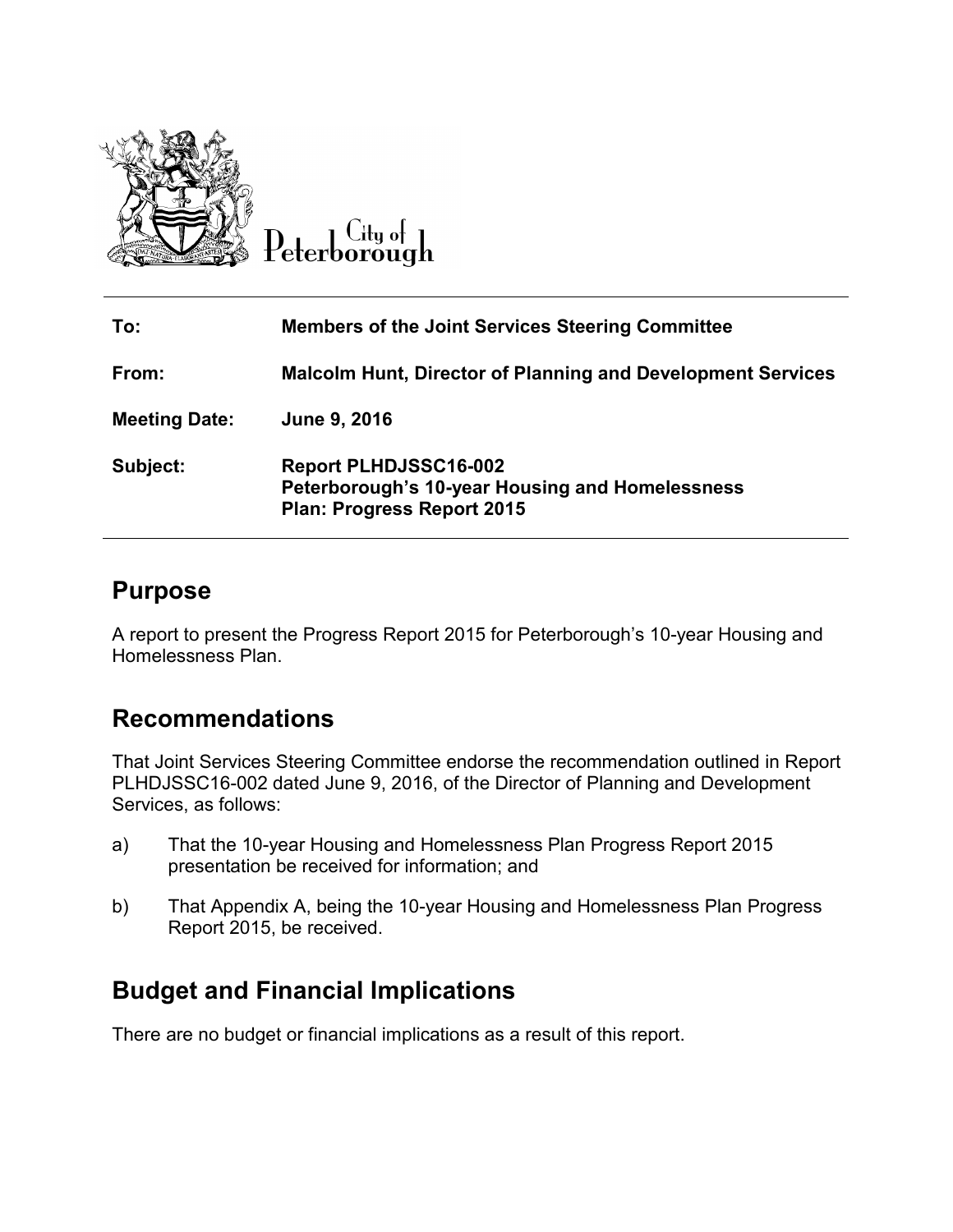## **Background**

The Housing Services Act, 2011, requires the City of Peterborough, in its role as Service Manager, to have a 10-year Housing and Homelessness Plan, and to report annually on the progress made towards targets included in the plan. The City of Peterborough's 10 year Housing and Homelessness Plan (Plan) was launched in 2014.

The Progress Report 2015, attached as Appendix A, highlights key accomplishments under nine of the 20 commitments set out in the Plan, ranging from engaging people who use housing and homelessness support services to helping developers plan and complete new affordable rental housing developments.

Staff will be in attendance at the June 9, 2016 Joint Services Steering Committee meeting to provide a brief overview of the Progress Report 2015.

## **Highlights**

The Progress Report highlights progress made in 2015 including:

- Eight people who were chronically homeless moved into permanent housing with supports through the new Housing First program;
- 35 low- and moderate-income households got help to repair their home or move from rental to homeownership;
- 43 units of affordable housing were developed;
- A collaboration between John Howard Society, Peterborough Housing Corporation and Peterborough Police piloted a Community Mediation program; and
- 134 people who were at risk of homelessness were helped by the Homelessness Coordinated Response Team.

## **Priority Actions for 2016**

Key priorities for 2016 are outlined on page 10 of Appendix A, and include:

- Working with the Planning Division to develop a by-law that will provide for the development of secondary suites;
- Continuing to provide Homeownership assistance and Peterborough Renovates loans and grants;
- Developing a Strategic Plan for Social Housing through the end of operating agreements, mortgages and debentures;
- Building on the successes of the Housing First program; and
- Redeveloping the Brock Mission men's shelter to include 15 single-room occupancy units.